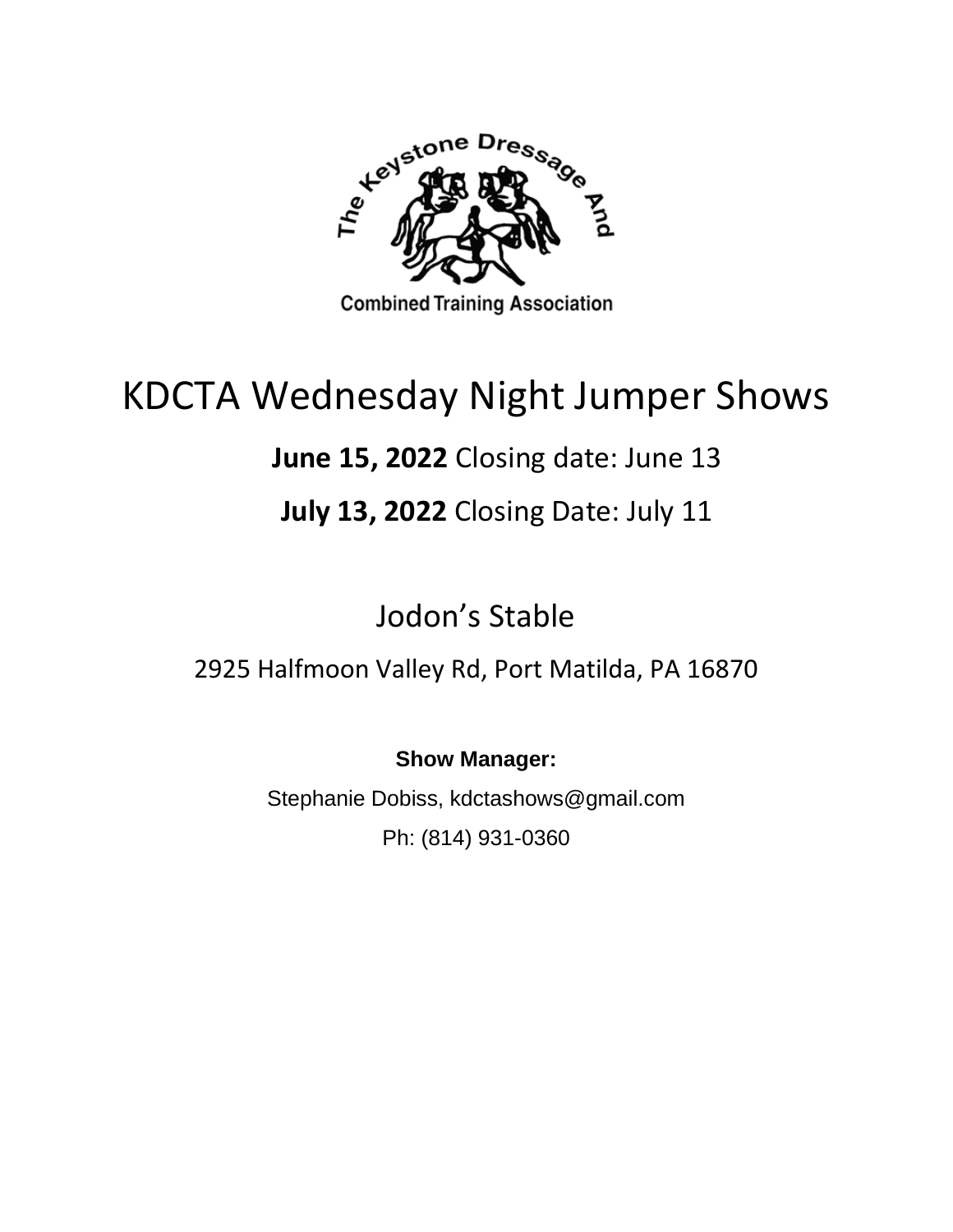### **Registration Requirements**

#### **On line registration June 15th:** [https://www.striderpro.com/a/V1c](https://www.striderpro.com/a/V1c-kZyzgEeWrmm4Q-5AFw)[kZyzgEeWrmm4Q-5AFw](https://www.striderpro.com/a/V1c-kZyzgEeWrmm4Q-5AFw)

**On line registration July 13th:** [https://www.striderpro.com/a/d3LZfGX7K0-](https://www.striderpro.com/a/d3LZfGX7K0-WGG5qkAbJ3A) [WGG5qkAbJ3A](https://www.striderpro.com/a/d3LZfGX7K0-WGG5qkAbJ3A)

- 1. Competitors must Pre-enter classes ONLINE @ [www.striderpro.com](http://www.striderpro.com/)
- 2. Then search for KDCTA shows OR find direct link on our website [www.kdcta.org](http://www.kdcta.org/)
- 3. Copy of coggins and signed Waiver for all riders are required. These additional documents can be uploaded to your Strider account, then can be attached to the show you wish to attend.
- 4. STRIDER's open-access entry platform supports guest checkout and payment with any credit card through a secure payment gateway. You can even upload coggins and signed waivers when completing entries as a guest. \*\*\*To save time as a frequent STRIDER user, you can create a FREE member account. Benefits include:
- Cloud-based document storage (save your coggins, equine vaccine records, and more)
- Convenient horse & rider profiles for expedited entries (add multiple horses/ riders in one member dashboard)
- Automatic inclusion in our StriderRewards program, which grants you exclusive offers from our partners

Get started for free today: <https://www.striderpro.com/Account/Register>

- 5. CLOSING DATES: Jun 15th Show: June 13th July 13th Show: July 11th
- 6. \*\*\***All competitors need to check out before leaving**\*\*\*

#### **General Rules**

- 1. Registration Booth check-in opens at 4:00 PM. Jumper Ring will start at 5:00 PM unless otherwise stated.
- 2. COGGINS: A copy of a negative Coggins taken within 12 months of the show date is required for each horse entered. If no proof of Coggins, you will be asked to leave the show grounds.
- 3. The decisions of the judges and show secretary/manager are final. USEF rules will be followed.
- 4. AGE: As of January 1st Jr Riders = 18 years & under, Sr. Riders = 19 years and up.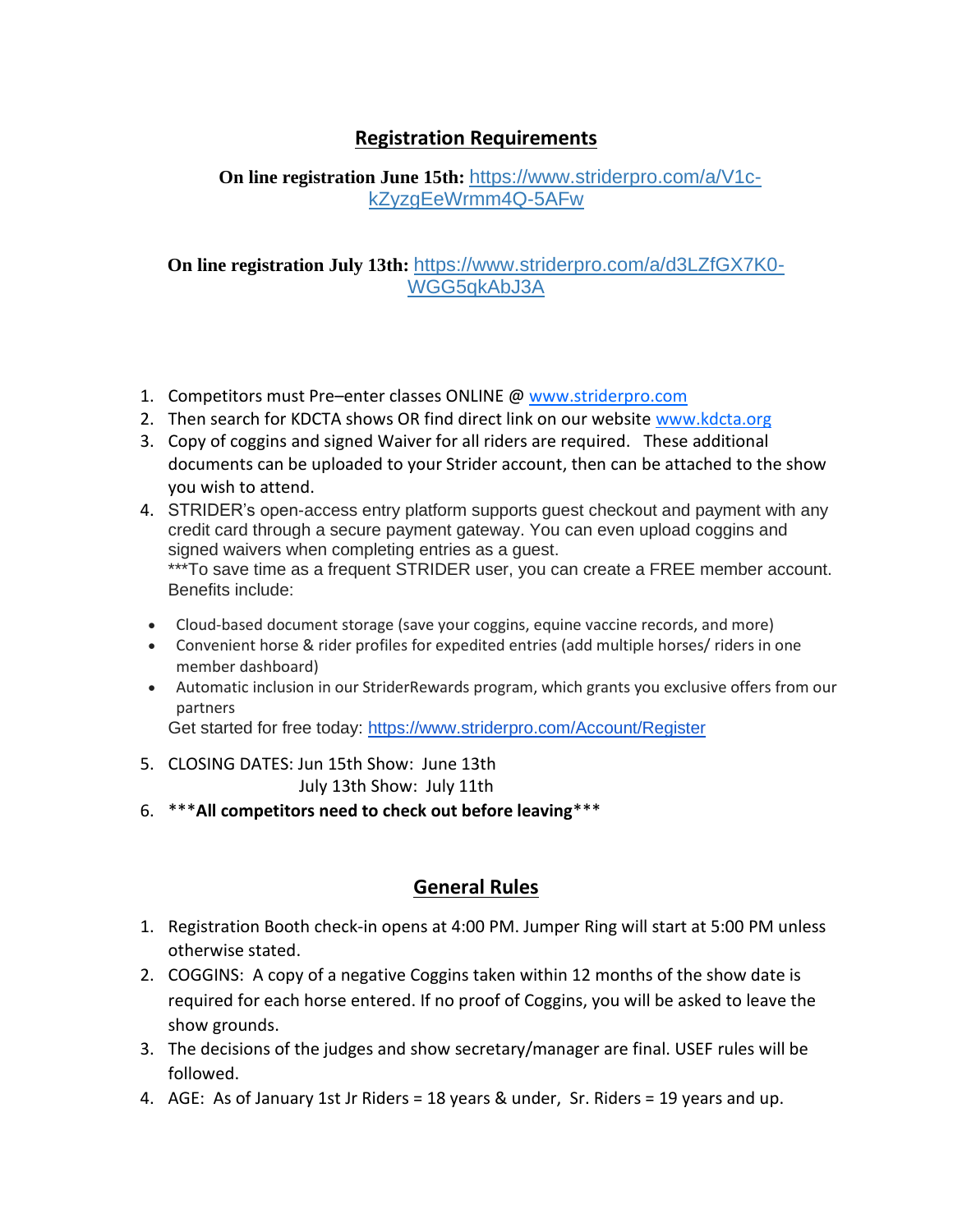- 5. The show management reserves the right to cancel, combine, add or divide classes if conditions warrant.
- 6. DRESS: Dress will be casual, but suitable boots and an ASTM certified helmet are required for every rider while mounted anywhere on show grounds. Paddock boots and half chaps are allowed. Full chaps are not allowed.
- 7. ALL DOGS must be leashed at all times.

#### **Stabling and Parking**

- 1. STABLING: There are no stalls available.
- 2. PARKING: Trailer parking only in designated areas.

#### **Fees**

- 3. MANDATORY GROUNDS FEE: per horse/rider combo on the grounds. Be sure to select the appropriate grounds fee when registering.
	- \$20 Non-member Adult Rider
	- \$15 Non-member Jr Riders
	- \$10 KDCTA members Adult & Jr Rider
- 4. CLASS FEES:

**Jumping:** \$20 per class

- **Post entry fee:** \$20 /horse-rider
- **Scratches**: after closing date will incur a \$20 office fee
- 5. REFUNDS & CLASS CANCELLATIONS: In the case where a horse has been entered and not shown in a Jumper class, fees will be forfeited. Refunds will only be made with a vet certificate or if canceled prior to closing date.
- 6. PAYMENTS: All payments are taken through StriderPro.com. Use a Credit card or PayPal.
- 7. All Competitors need to check out at the registration office before leaving the show grounds.

### **Awards**

1. 1st-6th place and Champion/Reserve Champion in each Division

#### **Classes**

- 1. Puddle Jumpers A, Table 2 Sec B(a) 2' to 2'3"
- 2. Puddle Jumpers B, Table 2 Sec B(a) 2' to 2'3"
- 3. Special Jumpers A, Table 2 Sec B(a) 2'6" to 2'9"
- 4. Special Jumpers B, Table 2 Sec B(a) 2'6" to 2'9"
- 5. Low Jumpers A, Table 2 Sec B(a) 2'9" to 3'